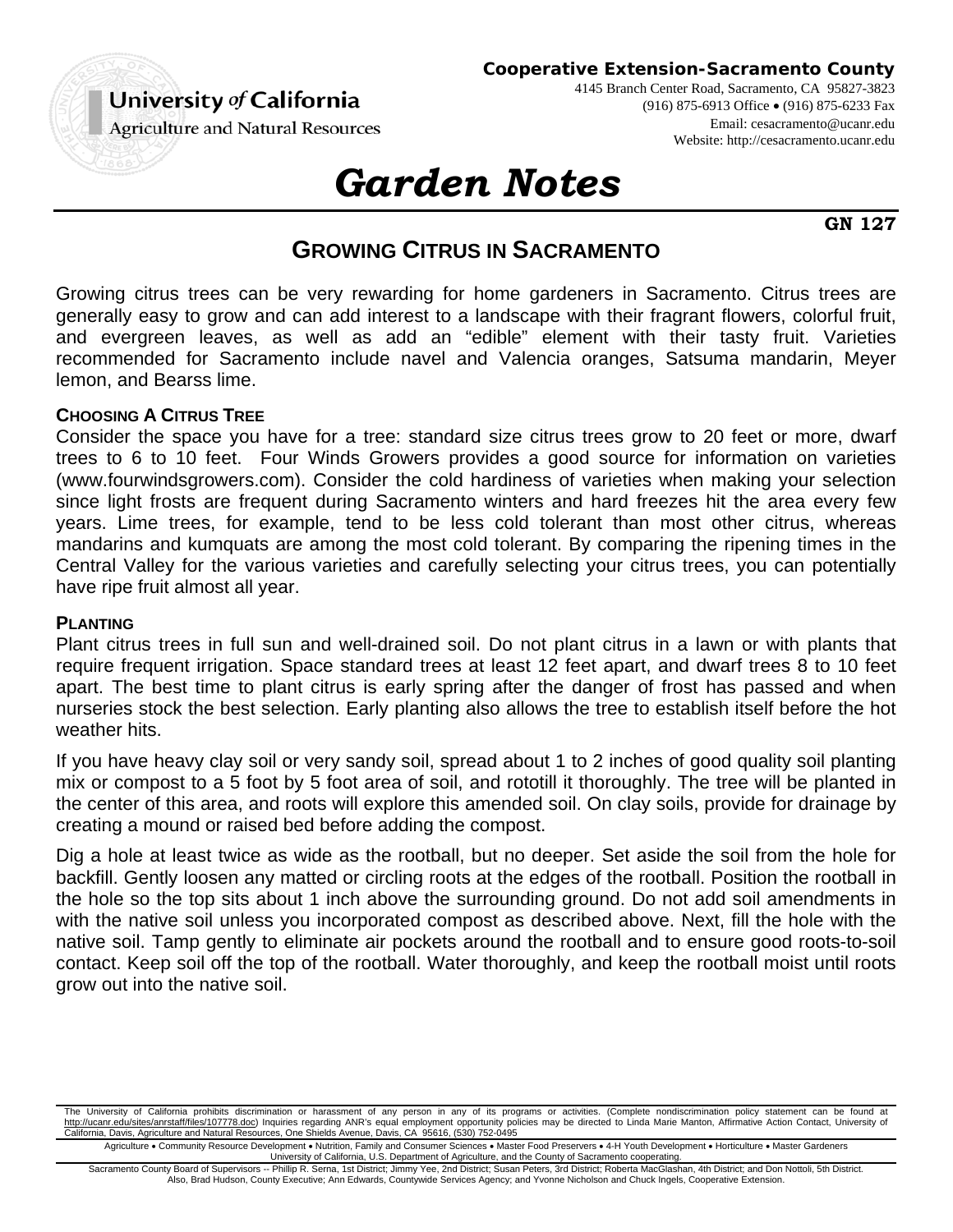# **WATERING**

Citrus trees need regular and adequate soil moisture for healthy growth and good fruit production. Fluctuating soil moisture can cause the fruit to split. Adequate soil moisture means the soil should be kept moist but not wet. Once the trees are well established, allow the soil to partially dry out between water applications. How much, how often, and how long you need to water depends upon your growing conditions such as your soil type, drainage, weather, age and size of the trees, as well as the type of watering system you use. Keep in mind that more citrus trees die from excess water than from drought!

A drip system with either 2 or 4 emitters per tree, or micro-sprinklers preferably directed away from the tree trunk, provide two water-efficient ways to irrigate your trees. The root zone of citrus is shallow and emitters or sprinklers need to apply water near the trunk of newly planted trees to keep the rootball moist until roots grow into the native soil. With either a drip system or micro sprinklers you may need to water twice a week during the first two years, especially during hot periods. Apply water further from the tree trunk as trees become established (watering mainly near the tree's drip line), increase the amount of water per session, and reduce the frequency (every 7 to 10 days for mature trees).

Another way to irrigate citrus is to build a water trough around the tree and fill it with water. For a newly planted tree, take a hoe and scrape a shallow ditch about 4 to 6 inches wide encircling the tree about a foot from the tree trunk. Use the soil pushed to the side by the hoe to build up the edges of the trough to 6 inches high. Fill this donut-shaped basin with enough water to wet the root area to a depth of 1 foot the first year. The water will travel downward but also outward to moisten the roots. As the tree grows, re-form the ditch each year, make it wider, center it under the outer edge of the tree's canopy, and water deeper (to a depth of 2 to 3 feet for a mature tree). Avoid wetting the soil at the base of the trunk.

# **FERTILIZING**

Citrus trees are heavy feeders, and they may need regular applications of nitrogen, iron, and/or zinc. The easiest way to feed citrus trees is with an organic or synthetic fertilizer formulated specifically for citrus. Read and follow the label directions for how much and when to feed your trees. A good plan is to divide the annual amount of fertilizer into two or three portions and apply the first portion in March before bloom, the second in May, the third in June. Avoid fertilizing after August because it can stimulate new growth that will be frost tender. An annual application of compost is also beneficial to citrus and may provide sufficient fertilization.

# **PRUNING**

Citrus trees usually need little pruning, especially for the first 2 or 3 years. When pruning is needed, it is best done in spring after danger of frost, and in summer. Avoid pruning after August because it can stimulate new growth that is likely to be injured by frost.

Remove dead and rubbing branches, and suckers (shoots) that originate below the graft union. Remove watersprouts (unusually vigorous upright shoots) as they are usually less productive. You may want to prune vigorously-growing older trees to control size, or to fit your growing space. Prune out foliage that touches the ground as this provides easy access for ants and snails to reach upper branches. Remove dead branches that accumulate in the center of older trees to allow better light penetration and reduce pest habitat.

# **SANITATION**

Keep the area under the canopy of the tree free of weeds and debris, which can harbor pests and diseases and compete with trees for water and nutrients. Remove diseased or pest-infested branches as soon as they are discovered.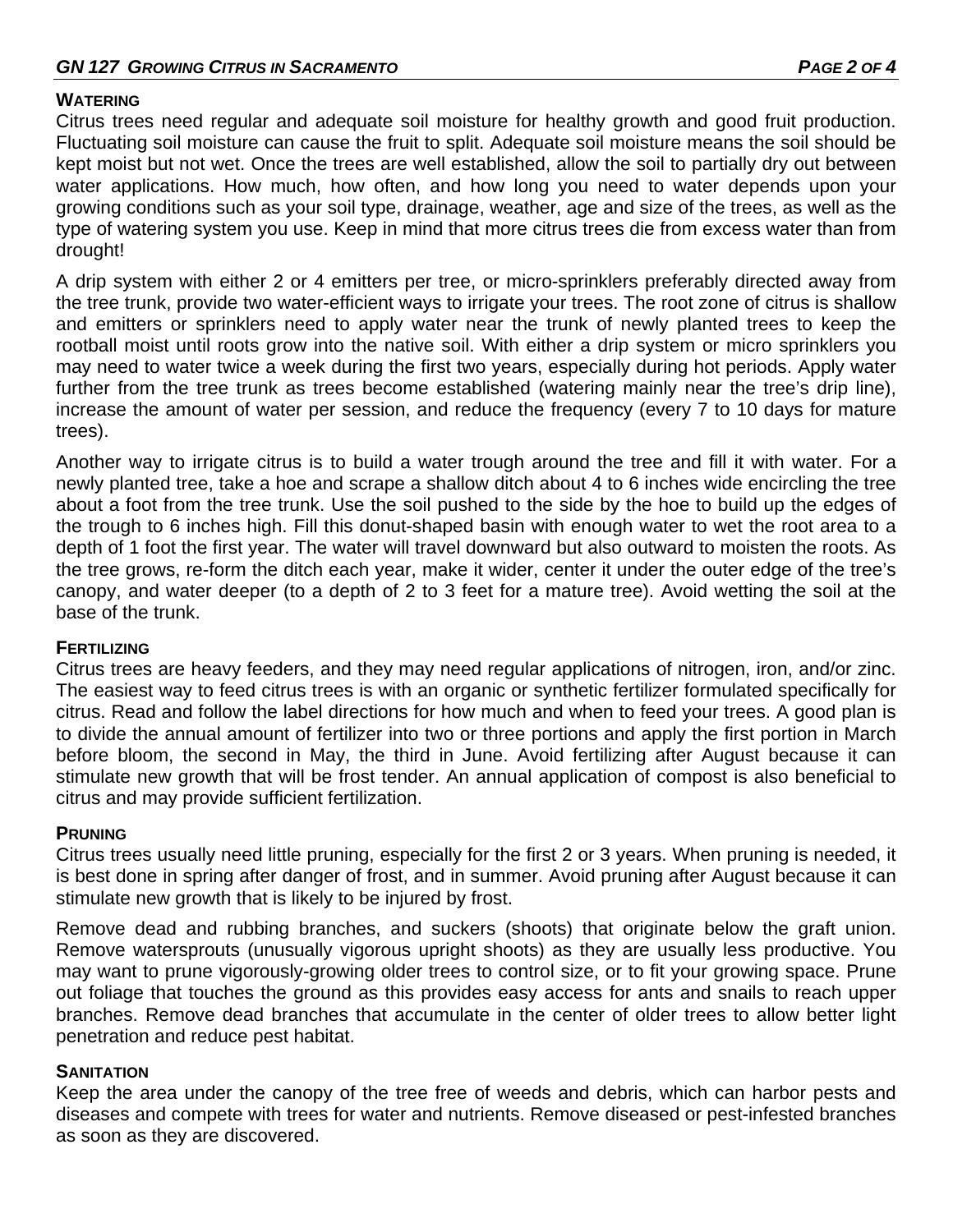#### **FRUIT THINNING**

The home citrus grower does not usually need to thin fruit. However, an excessively heavy crop may stunt weaker trees so sometimes fruit thinning is justified. Mandarin trees produce especially heavy crops and trees may benefit by fruit thinning. There is a natural drop of pea-sized fruit about a month after bloom. Golf ball-size fruit may drop later if it is hot, the tree is water stressed, or nitrogen levels are too low or too high. On new trees, it is recommended that all fruit be removed during the first two years to encourage root and vegetative growth.

#### **HARVEST**

Most citrus varieties ripen from late fall through winter, although Valencia oranges and grapefruit ripen in early summer in Sacramento. Citrus ripen only on the tree and are sour if picked too early. Just because the fruit has turned color doesn't mean it is ripe. Pick one fruit and test the flavor. Generally, citrus fruit store best on the tree without losing quality, except Satsuma mandarins which should be picked as soon as they are ripe. If a hard freeze is forecast, remove ripe fruit from the tree for immediate use, or freeze the juice for later use. Damage to green fruit may not be apparent until harvest when the "ripe" fruit is dry and pithy.

#### **MULCH**

Citrus tree roots are generally shallow, concentrated in the upper 2 feet of soil, and extend well past the drip line. Use 4 to 6 inches of organic matter such as compost, leaves, straw, or wood chips under the tree to conserve water and discourage weeds, but keep it 4 to 6 inches away from the trunk. Mulch also moderates soil temperatures and improves the soil as it decomposes.

#### **PEST CONTROL**

Vigorously growing citrus have few pest problems, but even well-grown trees can have aphid, scale, whitefly, or mite problems. Management information for the control of these pests is online at www.ipm.ucdavis.edu. In poorly drained soil, fungal diseases often infect the trunk and roots, so welldrained soil is a must!

# **CONTAINERS**

Many citrus varieties can be grown in containers. These trees have different requirements than those planted in the ground. Small, compact types of citrus such as Satsuma mandarin, kumquat, lime, and Meyer lemon do well for years in pots. The pot should be at least a 15 gallon size (about 17 inches in diameter by 16 inches deep). Half-barrels are a good choice. Holes in the bottom of the container are essential for good water drainage. Use bricks or wood blocks to raise the container off the ground for good drainage and air circulation beneath the container. Use a good commercial potting soil in the container.

Container citrus require watering more frequently than in-ground trees. In hot weather, they may need water every day. Check soil moisture by using a moisture meter, or use the "feel" test. To conduct a "feel" test, carefully dig down 6 to 8 inches into the soil with a trowel, place a handful of soil in the palm of your hand, and squeeze the soil. If water drips out, it is too wet; if the soil forms a weak ball, there is sufficient water; if the soil is crumbly and will not form a ball, it is dry and needs water. A dripirrigation system on a timer is useful. The frequent watering needed to maintain container moisture leaches nutrients out of the soil, so the plants will need regular fertilization. Use a slow-release fertilizer and follow package instructions for amounts to use for container trees.

# **COLD HARDINESS**

Young citrus trees need to have some frost protection in Sacramento for the first 4 or 5 years. Older trees vary in their tenderness depending on the type of citrus. Citrus tree leaves and branches can be damaged below the temperatures shown on page 4 (these are not hard and fast figures):